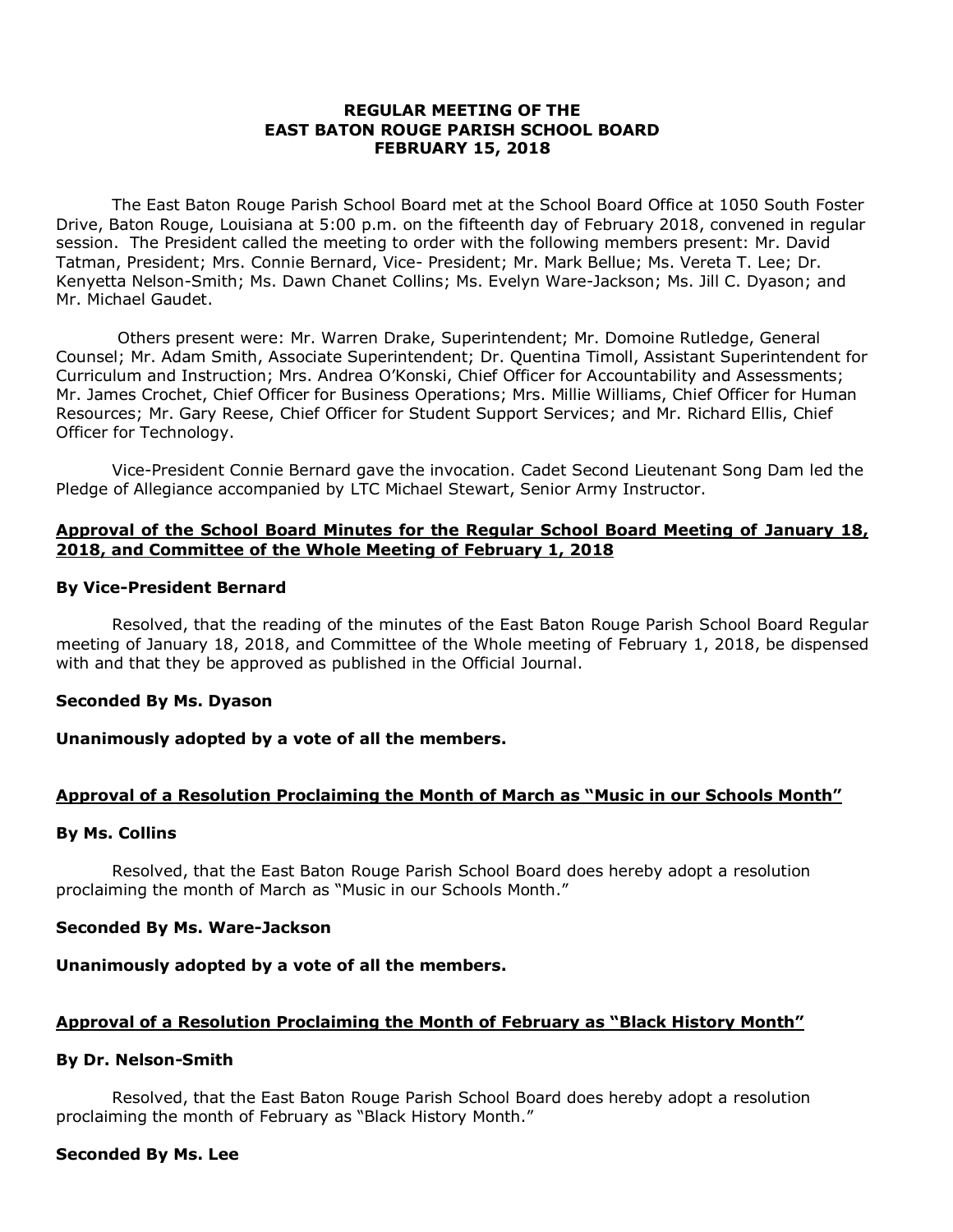## **Unanimously adopted by a vote of all the members.**

# **Approval of Resolution Proclaiming March 4-10, 2018, as "National School Social Worker Week"**

### **By Ms. Dyason**

Resolved, that the East Baton Rouge Parish School Board does hereby adopt a resolution proclaiming March 4-10, 2018, as "National School Social Worker Week."

### **Seconded By Mr. Bellue**

### **Unanimously adopted by a vote of all the members.**

## **Approval of Resolution Proclaiming the Month of February as "National Magnet School Month"**

### **By Mr. Gaudet**

Resolved, that the East Baton Rouge Parish School Board does hereby adopt a resolution proclaiming the month of February as "National Magnet School Month."

### **Seconded By Ms. Ware-Jackson**

**Unanimously adopted by a vote of all the members.**

## **Board Received Personnel Changes for Information Only**

#### **Board Received Monthly Financial Report for Information Only**

#### **Approval of Consent Agenda Items Excluding Item #12**

#### **By Ms. Lee**

Resolved, that the East Baton Rouge Parish School Board does hereby approve the Consent Agenda items, excluding item #12.

#### **Seconded By Mr. Bellue**

#### **Unanimously adopted by a vote of all the members.**

## *The following items were approved as part of the Consent Agenda:*

Approval of the 2018-2019 School Year Calendar.

Authorization for staff to advertise, accept the low bid meeting specifications, and make the award of a contract for construction of the New Park Elementary School as specified in *A Plan to Improve Facilities/Technology, Discipline, and Compensation in the East Baton Rouge Parish School System* (the "Plan") as revised through January 17, 2008, or reject any and all bids for just cause in accordance with the Louisiana Public Bid Law; Louisiana Revised Statutes, Title 38; Chapter 10.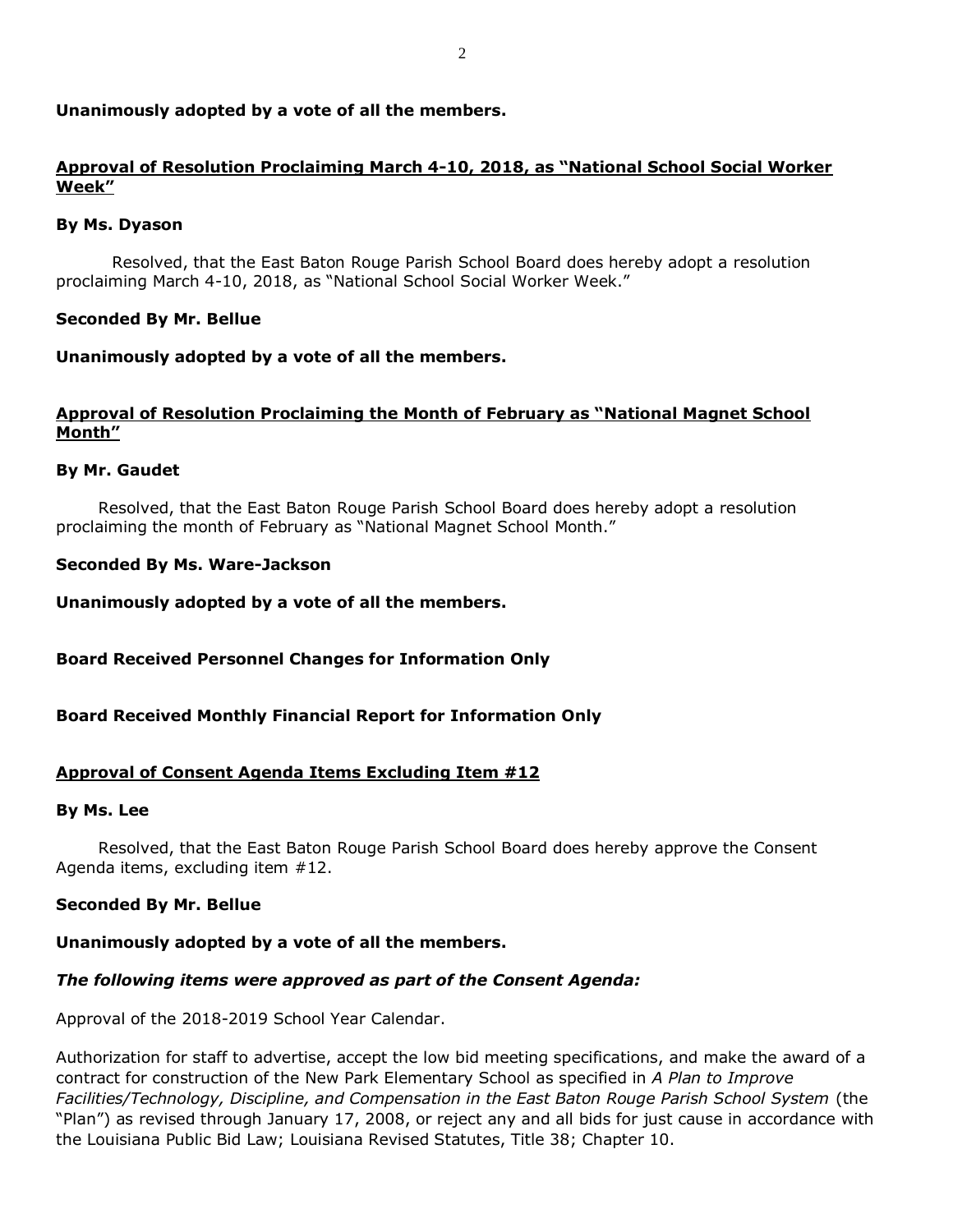Authorization for staff to advertise, accept the low bid meeting specifications, and make the award of a contract for construction of the Facility Improvements at Audubon Elementary School as specified in *A Plan to Improve Facilities/Technology, Discipline, and Compensation in the East Baton Rouge Parish School System* (the "Plan") as revised through January 17, 2008, or reject any and all bids for just cause in accordance with the Louisiana Public Bid Law; Louisiana Revised Statutes, Title 38; Chapter 10.

Authorization for staff to advertise, accept the low bids meeting specifications, and make the award of a contract for construction of the Flood Repair at Prescott Middle School, or reject any and all bids for just cause in accordance with the Louisiana Public Bid Law; Louisiana Revised Statutes, Title 38; Chapter 10.

Authorization for staff to advertise, accept the low bid meeting specifications, and make the award of a contract for construction of the Facility and Athletic Improvements at Belaire High School, or reject any and all bids for just cause in accordance with the Louisiana Public Bid Law; Louisiana Revised Statutes, Title 38; Chapter 10.

Ratify action taken in the matter of East Baton Rouge Parish School Board vs. Mapp Construction, LLC, et al, Suit No. 665299, Section 23, 19<sup>th</sup> JDC, Parish of East Baton Rouge and to provide for related matters.

# **END OF CONSENT AGENDA ITEMS**

# **Approval of Addendums to Board Approved Professional Services Contracts**

### **By Vice-President Bernard**

Resolved, that the East Baton Rouge Parish School Board does hereby approve addendums to Board-approved professional services contracts between the East Baton Rouge Parish School Board and (a) Pediatric Services of America (PSA) in the amount of \$11,000.00 for two (2) new students, and (b) Turner, LLC, in the amount of \$110,000.00 for seven (7) new students, to provide nursing services. (Funding Source: IDEA)

## **Seconded By Dr. Nelson-Smith**

#### **The vote on the motion was as follows:**

| Yeas: $(8)$    | President Tatman, Vice-President Bernard, Mr. Bellue, Ms. Lee, Dr.<br>Nelson-Smith, Ms. Collins, Ms. Ware-Jackson, and Mr. Gaudet |
|----------------|-----------------------------------------------------------------------------------------------------------------------------------|
| Nays: $(0)$    | <b>None</b>                                                                                                                       |
| Abstained: (1) | Ms. Dyason                                                                                                                        |
| Absent: (0)    | <b>None</b>                                                                                                                       |

## **The motion was declared adopted.**

## **Authorization for Staff to Advertise, Accept the Low Bids**

## **By Dr. Nelson-Smith**

Resolved, that the East Baton Rouge Parish School Board does hereby authorize staff to advertise, accept the low bids meeting specifications, and make the award of a contract for construction of the Classroom Addition at Shenandoah Elementary School as specified in *A Plan to Improve Facilities/*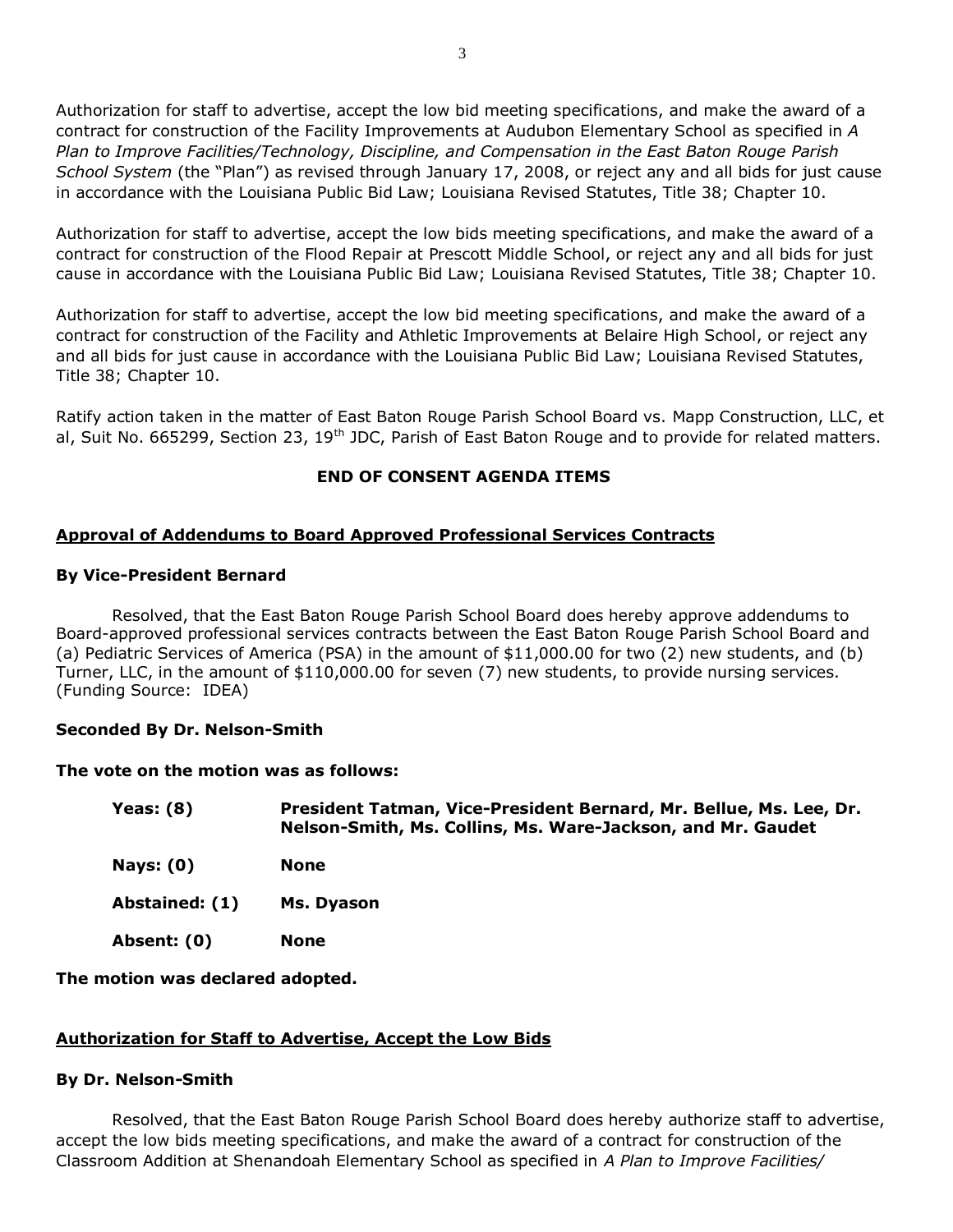*Technology, Discipline, and Compensation in the East Baton Rouge Parish School System* (the "Plan") as revised through January 17, 2008, or reject any and all bids for just cause in accordance with the Louisiana Public Bid Law; Louisiana Revised Statutes, Title 38; Chapter 10.

### **Seconded By Ms. Collins**

### **Discussion followed.**

## **A substitute motion was offered.**

### **By Ms. Dyason**

Resolved, that the East Baton Rouge Parish School Board defers the authorization for staff to advertise, accept the low bids meeting specifications, and make the award of a contract for construction of the Classroom Addition at Shenandoah Elementary School as specified in *A Plan to Improve Facilities/ Technology, Discipline, and Compensation in the East Baton Rouge Parish School System* (the "Plan") as revised through January 17, 2008, or reject any and all bids for just cause in accordance with the Louisiana Public Bid Law; Louisiana Revised Statutes, Title 38; Chapter 10 to the March Committee of the Whole.

### **Seconded By Mr. Gaudet**

#### **The vote on the motion was as follows:**

| Yeas: $(4)$    | Mr. Bellue, Ms. Ware-Jackson, Ms. Dyason and Mr. Gaudet                    |
|----------------|----------------------------------------------------------------------------|
| Nays: $(4)$    | President Tatman, Vice-President Bernard, Ms. Lee, and<br>Dr. Nelson-Smith |
| Abstained: (1) | Ms. Collins                                                                |
| Absent: (0)    | <b>None</b>                                                                |

**The substitute motion failed.**

**The vote on the original motion was as follows:**

| Yeas: $(8)$      | President Tatman, Vice-President Bernard, Mr. Bellue, Ms. Lee, Dr.<br>Nelson-Smith, Ms. Ware-Jackson, Ms. Dyason and Mr. Gaudet |
|------------------|---------------------------------------------------------------------------------------------------------------------------------|
| <b>Nays: (0)</b> | <b>None</b>                                                                                                                     |
| Abstained: (1)   | <b>Ms. Collins</b>                                                                                                              |
| Absent: (0)      | <b>None</b>                                                                                                                     |

**The original motion was declared adopted.**

#### **Professional Services Contract**

#### **By Vice-President Bernard**

Resolved, that the East Baton Rouge Parish School Board does hereby approve a professional services contract between the East Baton Rouge Parish School Board and Cox Business in the amount